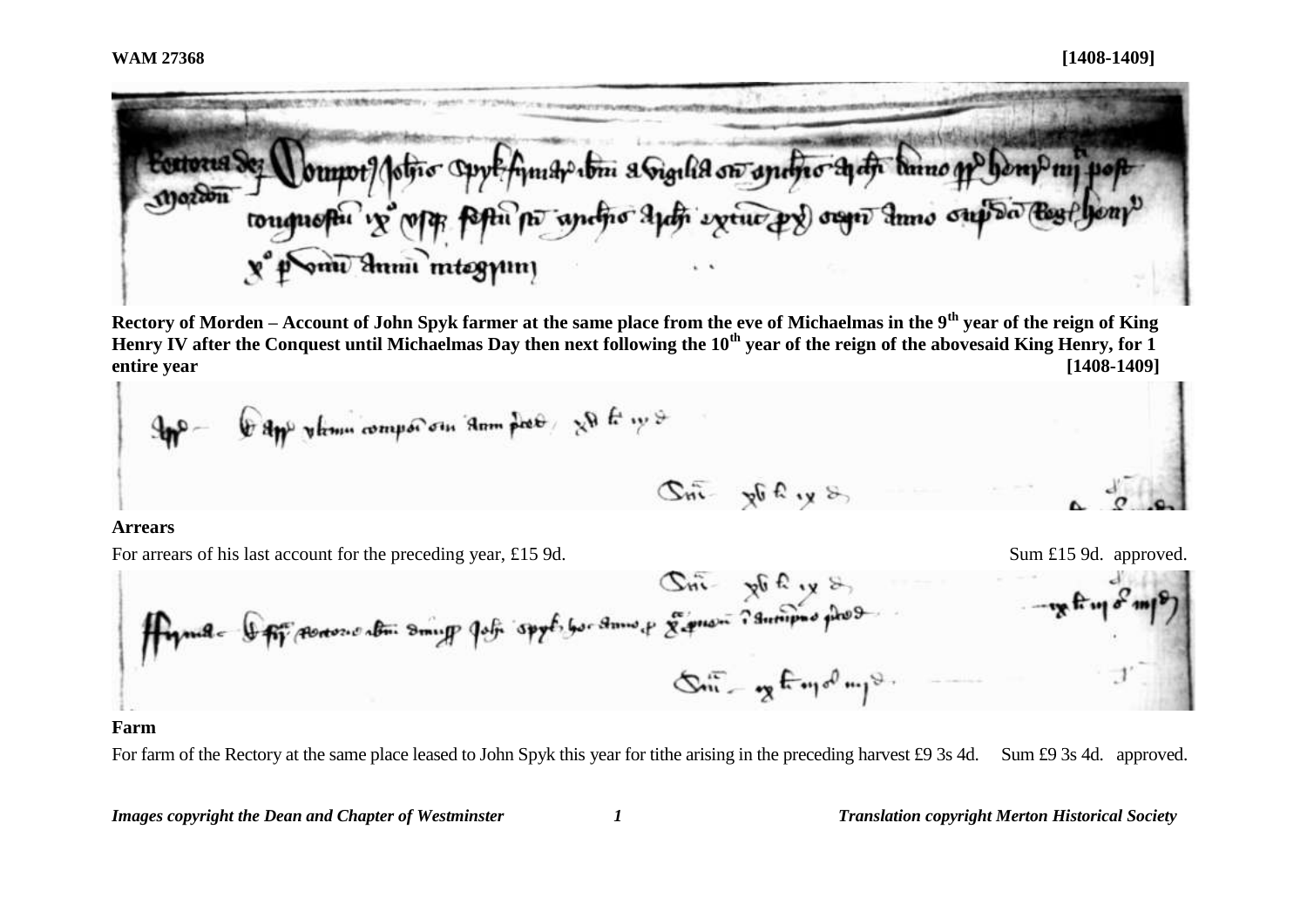

**Sum total of receipts with arrears £24 4s 1d. approved.**

mar and come to your control of the Amp blas,  $\mathbb{Q}$ m - ympa<sup>2</sup>mp

# Corn bought **by warden**

In 1 quarter wheat bought for pension of the Vicar, by view of the warden, 8s. In 1 quarter beans bought for the same, by view of the warden, 5s 4d. Sum 13s 4d. approved.

pour d'ordre test principale pour sus à 19mis proce nous prises en plants concept  $t^{c*+}$  $\mathcal{S}^m$  xx by a)

# Pension paid **by warden**

Paid to the aforesaid Vicar for his pension granted to him by the lord Prior and convent as long as it pleases the same 20s. In cloth bought for the farmer's tunic by agreement, by view of the warden 7s. Sum 27s. approved.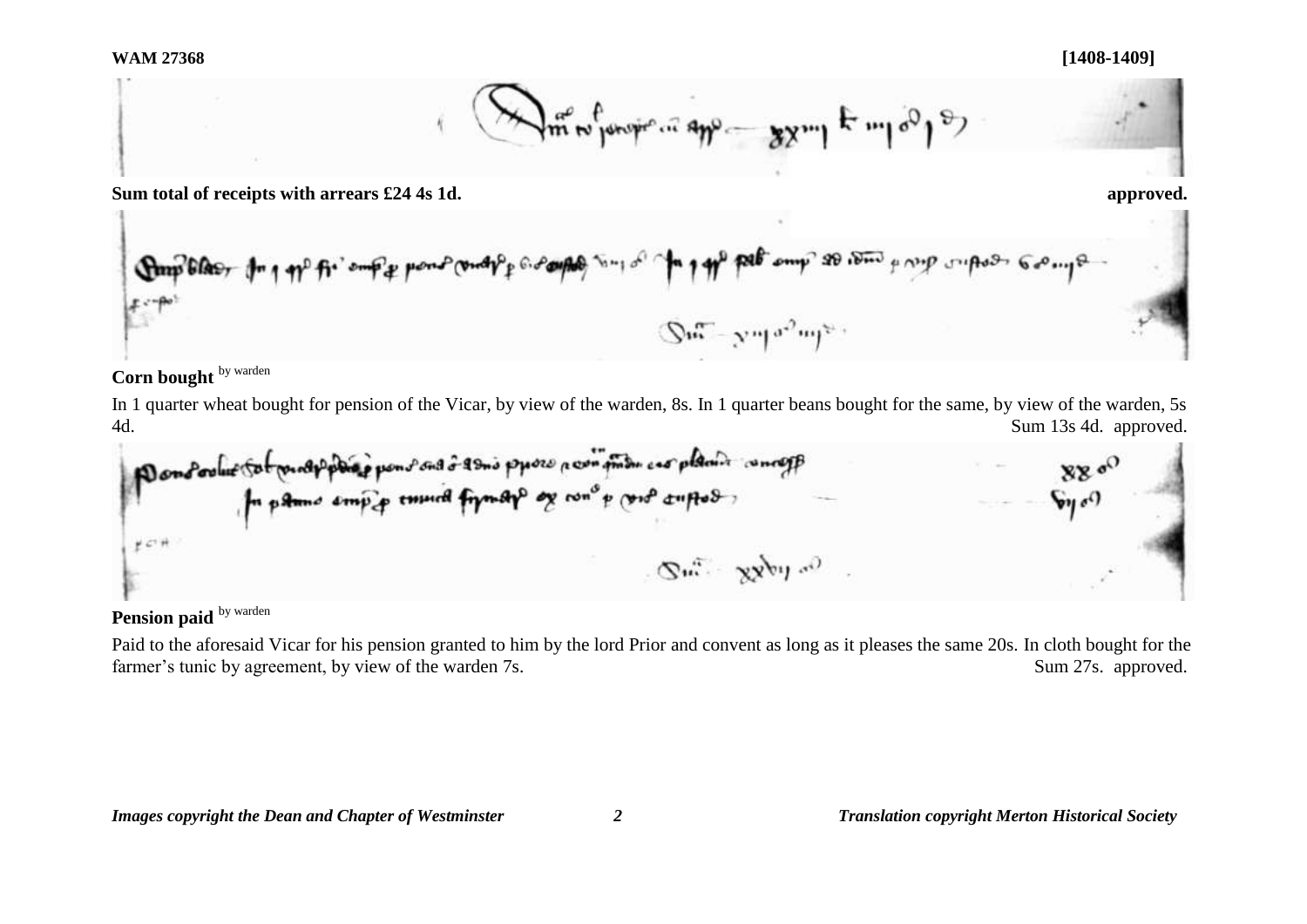#### **WAM 27368 [1408-1409]**



#### **Cash Deliveries**

Delivered to brother William Sonewell warden for various issues by 1 tally, £4 8d. Sum £4 8d. approved

 $\sqrt{n}$  onn expir a hb what sphered with

**Value this year £8 3s.\***

**Sum of all expenses and deliveries £6 12d.** 

And so John Spyk farmer at the same place owes, with £15 9d of old debts, £18 3s 1d.

*Images copyright the Dean and Chapter of Westminster 3 Translation copyright Merton Historical Society* l *\* The value of the estate was determined by deducting pensions paid, in corn and in cash, from the farm received. Therefore the value this year should be £7 3s.*